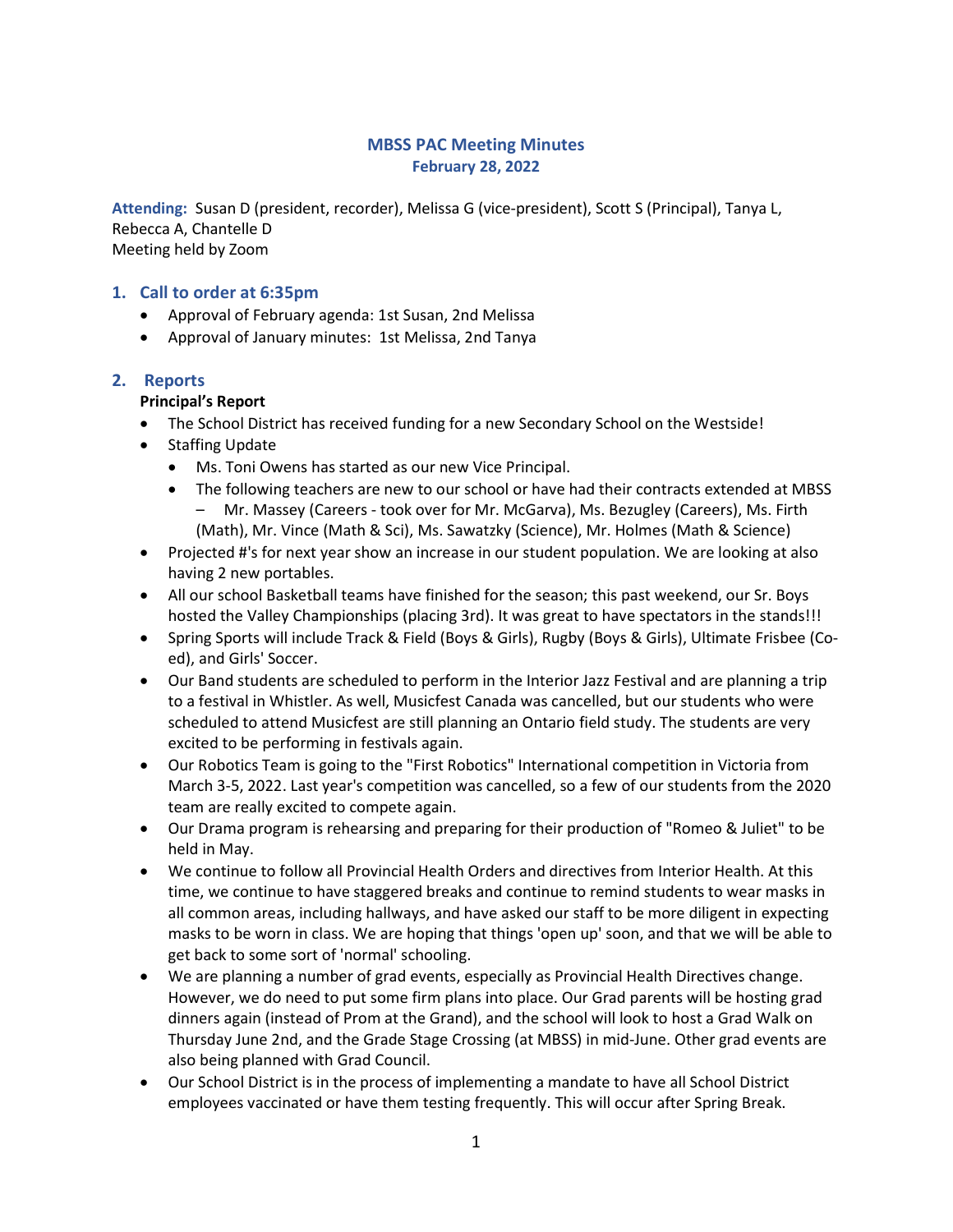- Administration Evaluations Ms. Oakes (Info now collected), Mr. Sieben (Before Spring Break), Mr. Brown (After Spring Break) are all due to have evaluations.
- Vandalism we are getting hit hard in our washrooms. This started in the fall with the "TikTok Challenge – Devious Licks." The school is trying to develop a plan to check washrooms more frequently and to get students to help us put a stop to the useless vandalism. We have spent thousands of dollars on washroom repairs this year, and have had to shut down washrooms, which is a total inconvenience to all our student body.
- Spring Break March 19 April 3. Please note that our School District usually has to vote on having a 2-week Spring Break yearly. However, this year they have adopted a two-year calendar, ensuring that we will have a two-week Spring Break for the next two school years.
- Protests We have had 2 protests (February 14 & February 23) at our school in regards to 'consent' and supporting sexual assault victims. We have been meeting with some of the organizers and have been educating them on policies and procedures that the School District & MBSS have in place, and because Elizabeth Fry has been re-designing their programs, our school and our students have been instrumental in giving input to make the presentations more relevant to our students. As well, after consulting with our students, we are also giving feedback to our School District's "Sexual Health Education" (SHE) team, a group of teachers who present the S.H.E. curriculum in all our School District schools.
- Grad questions:
	- Spring Fling dance event should be able to occur, but we are still waiting for confirmation with respect to restrictions.
	- In-person grad ceremony plans have hit a snag, as Trinity Baptist is now undertaking renovations and will be unable to host. In addition, at any type of private venue, attendance would be restricted based on current provincial guidelines such as vaccine passports. At this point, stage crossings events are to take place at MBSS.
	- Grad walk timing could potentially be scheduled for an evening (7pm to 8pm) time frame on June  $2<sup>nd</sup>$  (to avoid hotter outdoor temperatures) but this is still being reviewed by the school.
- School budget information can be shared with the PAC at any time. Susan will discuss with parents to see if there is an interest.

## Treasurer's Report – Susan (on behalf of Laura)

Account balances as of 25-Feb-22:

- General Account = \$878.56 No significant activity for February, from this account.
- Gaming Account = \$18,259.52 Cheques were disbursed to One Team Sports Group for \$1529.11, to athletics for \$3048.36 (safety railings for bleachers in drama room) and to MBSS for \$10,978.92 (reimbursement for music, dance, athletics, robotics and leadership spending).
- Donation of \$660 has been submitted to the school district for the family photo fundraiser. This should be forwarded to the school soon.

## Central Okanagan PAC Report – Susan

- $\bullet$  District budget presentation took place at Feb 7<sup>th</sup> meeting. An email went out to parents to review this and provide feedback so check for this, if you are interested.
- Casorso Elementary sustainability group met in Feb. More info to share at next meeting.
- Presentation coming up at next meeting on report card language. Looking for parent engagement.